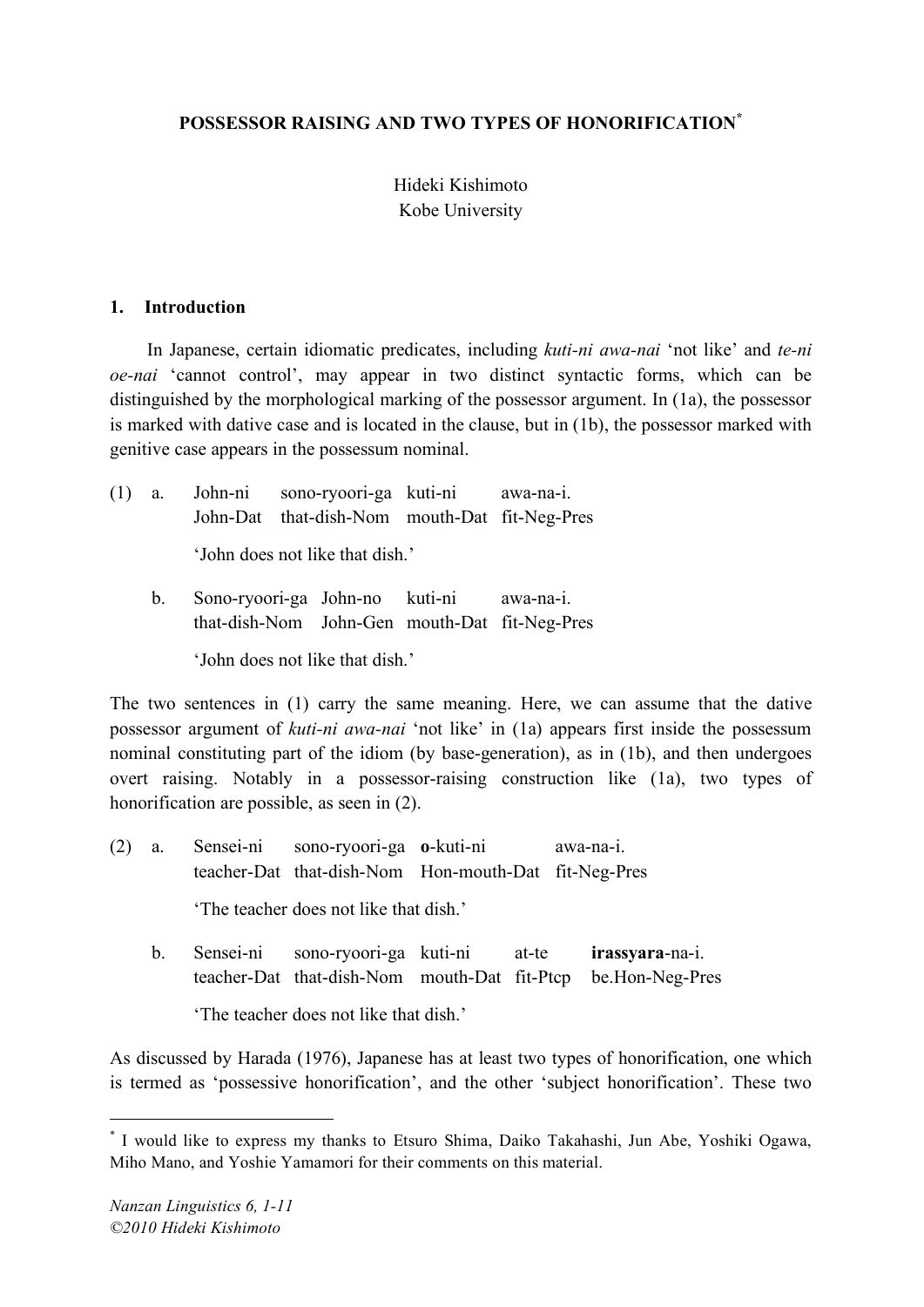types of honorification are distinguishable morphologically. In (2a), which involves possessive honorification, the nominal honorific marker *o-* is attached to a body-part noun. (2b) represents a case involving subject honorification, where the honorific marker -*te irassyaru* is added to the verb.<sup>1</sup> In both sentences, the possessor argument *sensei* 'teacher' which counts as an individual worthy of respect—is the target of honorification.

At first blush, it looks as though the target to which deference is directed is determined on the same structural condition in both types of honorification. Contrary to appearances, the two types of honorification fix their targets under different structural conditions. Japanese has two types of idiomatic expressions that display distinct syntactic properties in regard to possessor raising: one type involves the raising of the possessor to the clause subject position, and the other does not. On the basis of these idiomatic expressions, it will be shown that the two types of honorification target arguments located in distinct structural positions.

## **2. Dative possessors and their syntactic status**

In Japanese, idiomatic expressions comprised of a body-part noun plus a verb are abundant, and many of them allow two variants to be formed, depending on whether the possessor is assigned either dative or genitive case, as seen in (3).

| (3) | a.          | John-ni<br>John-Dat                 |                                     | sono-gakusei-ga<br>that-student-Nom | te-ni             | oe-na-1.<br>hand-Dat carry-Neg-Pres |  |  |
|-----|-------------|-------------------------------------|-------------------------------------|-------------------------------------|-------------------|-------------------------------------|--|--|
|     |             |                                     | 'John cannot control that student.' |                                     |                   |                                     |  |  |
|     | $b_{\cdot}$ | Sono-gakusei-ga<br>that-student-Nom |                                     | John-no<br>John-Gen                 | te-ni<br>hand-Dat | $oe$ -na-1.<br>carry-Neg-Pres       |  |  |
|     |             | 'John cannot control that student.' |                                     |                                     |                   |                                     |  |  |

Since (3a) and (3b) express the same logical meaning, we can assume that in (3a), the dative possessor occurs in the clausal constituency by virtue of undergoing overt extraction out of the possessum nominal, where the genitive possessor appears in (3b). More specifically, when the possessor is marked with genitive case, as in (3b), it appears inside the host possessum nominal. On the other hand, the dative possessor in (3a) appears in the clause rather than in the nominal, owing to its overt possessor raising, even though it is basegenerated in the possessum nominal.

In Japanese, we can find a number of idiomatic expressions displaying the same syntactic behavior as the idiom *te-ni oe-nai* 'cannot control'. Some of such idioms are listed below.

<sup>&</sup>lt;sup>1</sup> Japanese has several different markers for subject honorification. In this paper, we will make use of -*te irassyaru*, for it can be attached to idioms while preserving their idiomatic meanings.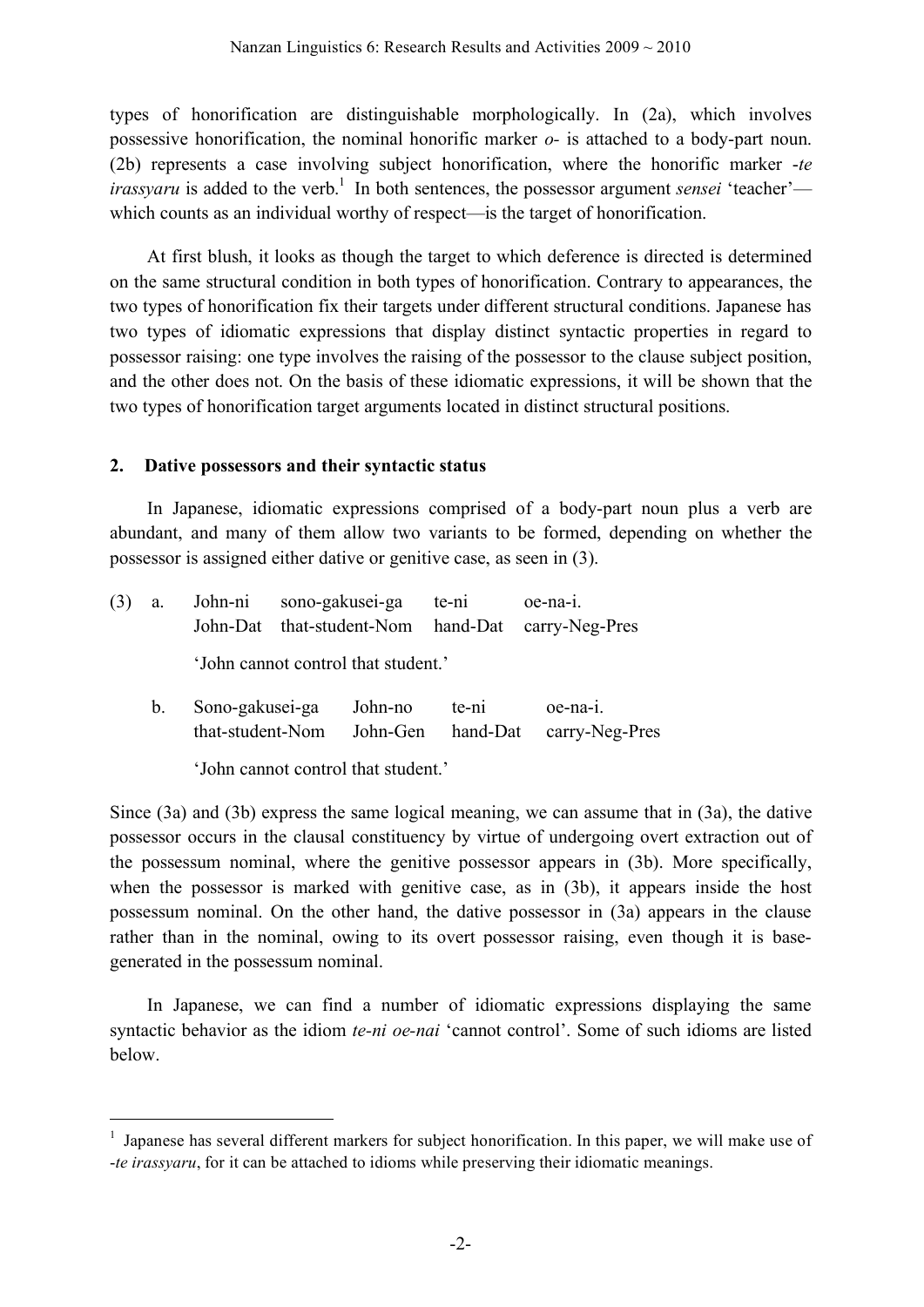- (4) a. *ki-ni sawaru* (mind-Dat touch) 'hurt one's feeling'
	- b. *kioku-ni aru* (memory-Dat be) 'remember'
	- c. *insyoo-ni nokot-te iru* (impression-Dat remain-Ptcp be) 'have an impression'
	- d. *kuti-ni au* (mouth-Dat fit) 'favor'
	- e. *te-ni au* (hand-Dat fit) 'can handle'
	- f. *ki-ni mesa-nai* (mind-Dat call-Neg) 'not like'
	- g. *ki-ni kuwa-nai* (mind-Dat eat-Neg) 'not like'
	- h. *te-ni oe-nai* (hand-Dat carry-Neg) 'cannot control'
	- i. *seikaku-ni at-te iru* (character-Dat fit-Ptcp be) 'suit'

These idioms take possessor and theme arguments, alongside a body-part noun.<sup>2</sup> When the possessor appearing in these idioms is marked with dative case, it acts as a syntactic subject. This can be confirmed by looking at whether or not it counts as the antecedent of the subjectoriented reflexive *zibun*. For example, with *te-ni oe-nai* 'cannot control', the dative possessor can be the antecedent of the reflexive *zibun* 'self'.

|  | (5) John <sub>i</sub> -ni zibun <sub>i</sub> -no gakusei-ga te-ni | oe-na-1.                                              |
|--|-------------------------------------------------------------------|-------------------------------------------------------|
|  |                                                                   | John-Dat self-Gen student-Nom hand-Dat carry-Neg-Pres |
|  |                                                                   |                                                       |

'John cannot control his student.'

It is true that many idioms show this syntactic pattern, but there are a few idioms (*yaku-ni tatu* 'of use, of help' *sewa-ni naru* 'get help', etc.) where the dative-marked possessor, which is extracted out of its host possessum nominal, does not acquire subject status syntactically. I will illustrate this point, making use of the idiom *yaku-ni tatu* 'of use, of help'.

| (6) | a.      |                                     |  | John-ni sono-kenkyuu-ga<br>John-Dat that-research-Nom use-Dat stand-Past | yaku-ni tat-ta. |                       |  |  |
|-----|---------|-------------------------------------|--|--------------------------------------------------------------------------|-----------------|-----------------------|--|--|
|     |         | 'That research was of use to John.' |  |                                                                          |                 |                       |  |  |
|     | $b_{1}$ |                                     |  | Sono-kenkyuu-ga John-no yaku-ni<br>that-research-Nom John-Gen use-Dat    |                 | tat-ta.<br>stand-Past |  |  |

'That research was of use to John.'

Superficially, the idiom *yaku-ni tatu* behaves in the same way as *te-ni oe-nai*, since the possessor argument may be marked with either dative or genitive case, as seen in (6). The fact that the possessor appears inside the possessum if it bears genitive case marking, as indicated in (6b), suggests that, just like other idioms in the same form, the dative possessor should be originated from within the possessum nominal.

It is worth noting, however, that the idiom *yaku-ni tatu* stands in contrast with *te-ni oe-*

<sup>&</sup>lt;sup>2</sup> These are idioms in 'dative-V' forms. See Kishimoto (2008) and Miyagawa and Tsujioka (2004) on the discussion of their syntactic structures.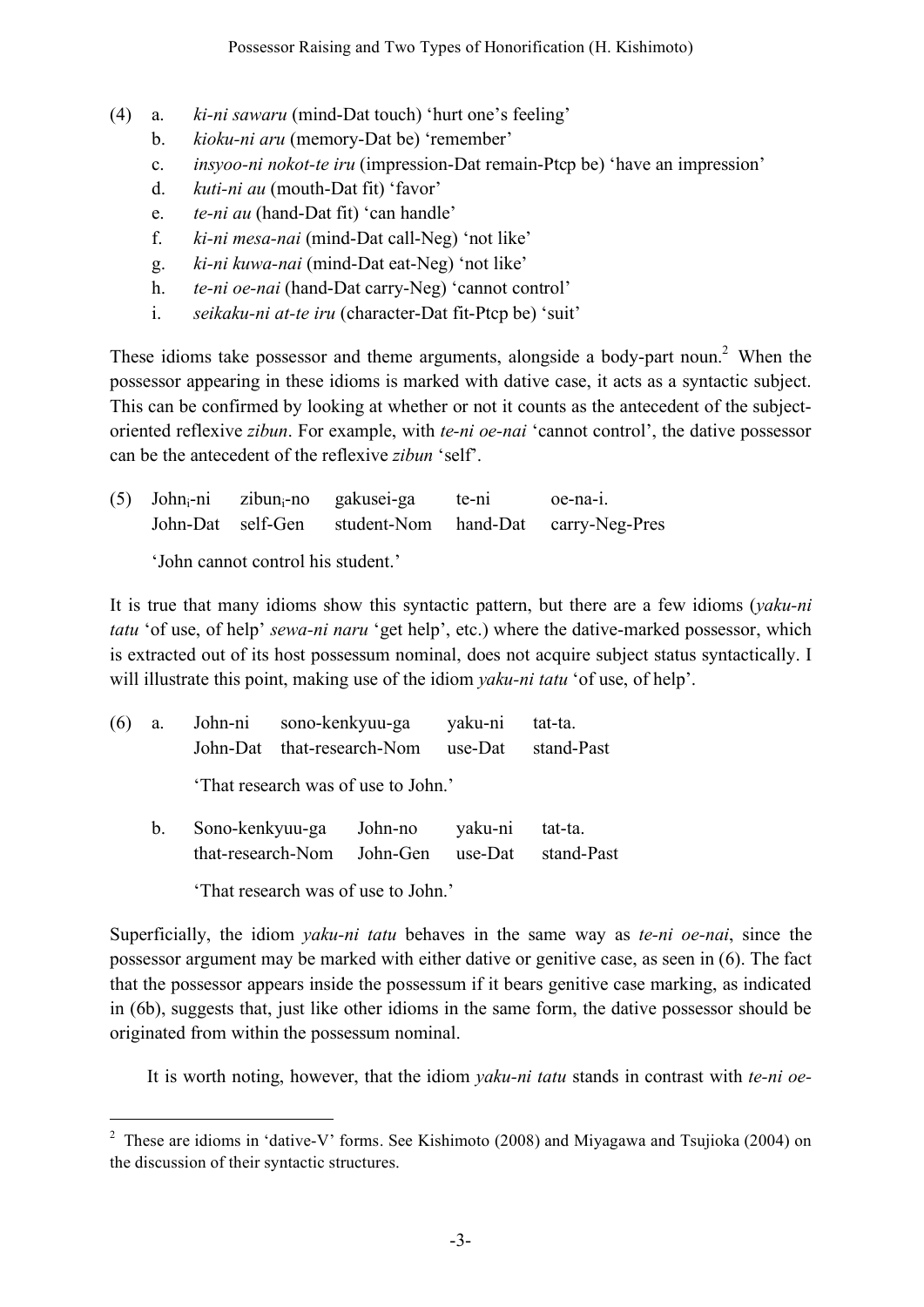*nai*, in that the dative possessor fails to antecede the reflexive *zibun*.

- $(7)$ ?\*John<sub>i</sub>-ni zibun<sub>i</sub>-no kenkyuu-ga yaku-ni tat-te i-ru. John-Dat self-Gen research-Nom use-Dat stand-Ptcp be-Pres
	- (Lit.) 'Self's research is being of use to John.'

The fact that the dative possessor does not serve as the antecedent of the subject-oriented reflexive *zibun* suggests that it does not function as a subject*.*

In effect, the idiom *yaku-ni tatu* is distinguished from *te-ni oe-nai*, in that the nominative rather than the dative phrase counts as a syntactic subject.<sup>3</sup> The following example, which contains the subject-oriented *zibun*, confirms this point.

(8) Johni-ga zibuni-no sensei-ni yaku-ni tat-te i-ru. John-Nom self-Gen teacher-Dat use-Dat stand-Ptcp be-Pres

'John is being of help to his teacher.'

Since *zibun* has subject orientation, the acceptability of (8) shows that the nominative phrase of the idiom *yaku-ni tatu* should be construed as a syntactic subject. 4

The difference in the syntactic function of the nominative phrase between the two idioms can also be confirmed by checking whether the formal noun *koto* 'fact'—which does not carry any substantial lexical meaning—can be inserted to the nominative phrase.

(i) John-wa sono-kenkyuu-o yaku-ni tate-ta. John-Top that-research-Acc use-Dat stand-Past 'John made use of that research.'

(i) Zibuni-no sensei-ni Johni-ga yaku-ni tat-te i-ru. self-Gen teacher-Dat John-Nom use-Dat stand-Ptcp be-Pres

'John is being of help to his teacher.'

 <sup>3</sup> The transitive counterpart of *yaku-ni tatu* is *yaku-ni tateru.* When the idiom *yaku-ni tateru* is used in lieu of *yaku-ni tatu*, as in (i), the theme argument is assigned accusative case, in stead of nominative case.

This is a typical pattern of causative alternation where a nominative subject is rendered into an accusative object. Thus, on the basis of the morphological pattern obtained for the pair of idioms *yaku-ni tatu* and *yaku-ni tateru*, we can reasonably state that the nominative phrase of *yaku-ni tatu* should serve as a syntactic subject.

<sup>&</sup>lt;sup>4</sup> Since linear order is not relevant for the reflexive binding, the grammatical status does not change even if the dative phrase is moved to the sentence front, as in (i).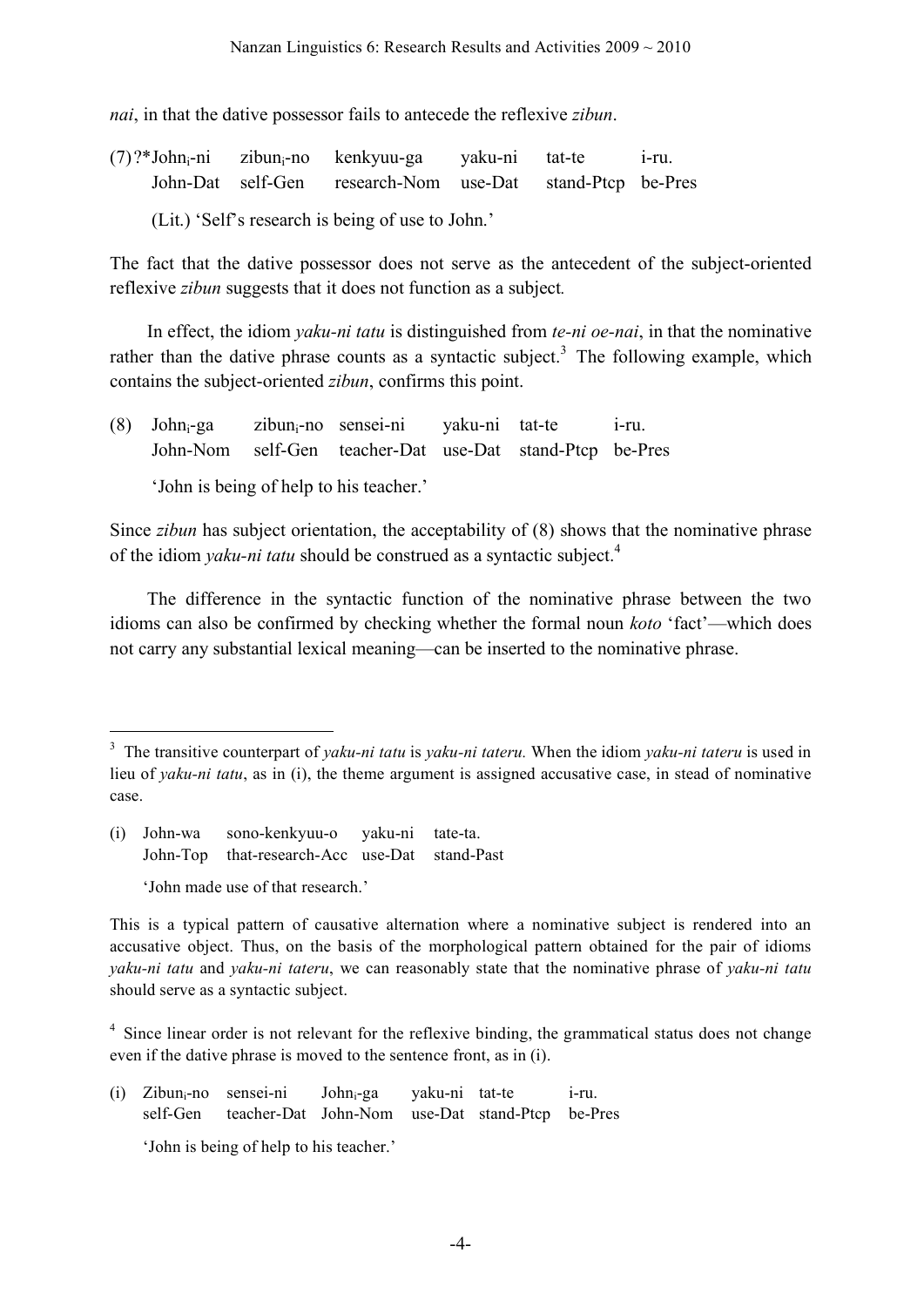- (9) a. John-ni sono-kodomo(-no-koto)-ga te-ni oe-na-i. John-Dat that-child-Gen-fact-Nom hand-Dat carry-Neg-Pres 'John cannot control that child.'
	- b. John-ni sono-kodomo(\*-no-koto)-ga yaku-ni tat-ta. John-Dat that-child-Gen-fact-Nom use-Dat stand-Past

'That child was of help to John.'

As discussed by Kuno (1976), Sasaguri (1999), Kishimoto (2004, 2005), Takubo (2007), and others, the formal noun *koto* can be inserted into a nominal functioning as an object. This syntactic operation is possible with the nominative phrase of *te-ni oe-nai*, but not *yaku-ni tatu*. In particular, the unacceptability of (9b) on the intended interpretation where *koto* is counted as a formal noun would be expected if the nominative phrase of *yaku-ni tatu* functions as a syntactic subject.

On the basis of the two kinds of idiomatic expressions, i.e. *yaku-ni tatu* and *te-ni oe-nai*, it can be shown that the targets of possessive and subject honorification are fixed under distinct syntactic conditions. First, as can be seen in (10), the dative phrase *Ito-sensei* of the idiom *te-ni oe-nai* can be targeted by both possessive and subject honorification.

| $(10)$ a.   | Ito-sensei-ni sono-kodomo-ga o-te-ni                                                         | oe-na-1.<br>Ito-teacher-Dat that-child-Nom Hon-hand-Dat carry-Neg-Pres |           |                            |
|-------------|----------------------------------------------------------------------------------------------|------------------------------------------------------------------------|-----------|----------------------------|
|             | 'Prof. Ito cannot control that child.'                                                       |                                                                        |           |                            |
| $b_{\perp}$ | Ito-sensei-ni sono-kodomo-ga te-ni<br>Ito-teacher-Dat that-child-Nom hand-Dat carry-Neg-Ptcp |                                                                        | oe-nai-de | irassyar-u.<br>be.Hon-Pres |

'Prof. Ito cannot control that child.'

On the other hand, for the idiom *yaku-ni tatu*, the following contrast in acceptability is observed between the two types of honorification.

- (11) a. Ito-sensei-ni watasi-ga **o**-yaku-ni tat-ta. Ito-teacher-Dat I-Nom Hon-use-Dat stand-Past 'I was of help to Prof. Ito.'
	- b. \*Ito-sensei-ni watasi-ga yaku-ni tat-te **irassyar**-u. Ito-teacher-Dat I-Nom use-Dat stand-Ptcp be.Hon-Pres 'I am being of help to Prof. Ito.'

(11b) involves subject honorification, and this example is deviant on the intended interpretation where the dative possessor *Ito-sensei* is counted as the target of subject honorification. By contrast, (11a), which involves possessive honorification, is acceptable in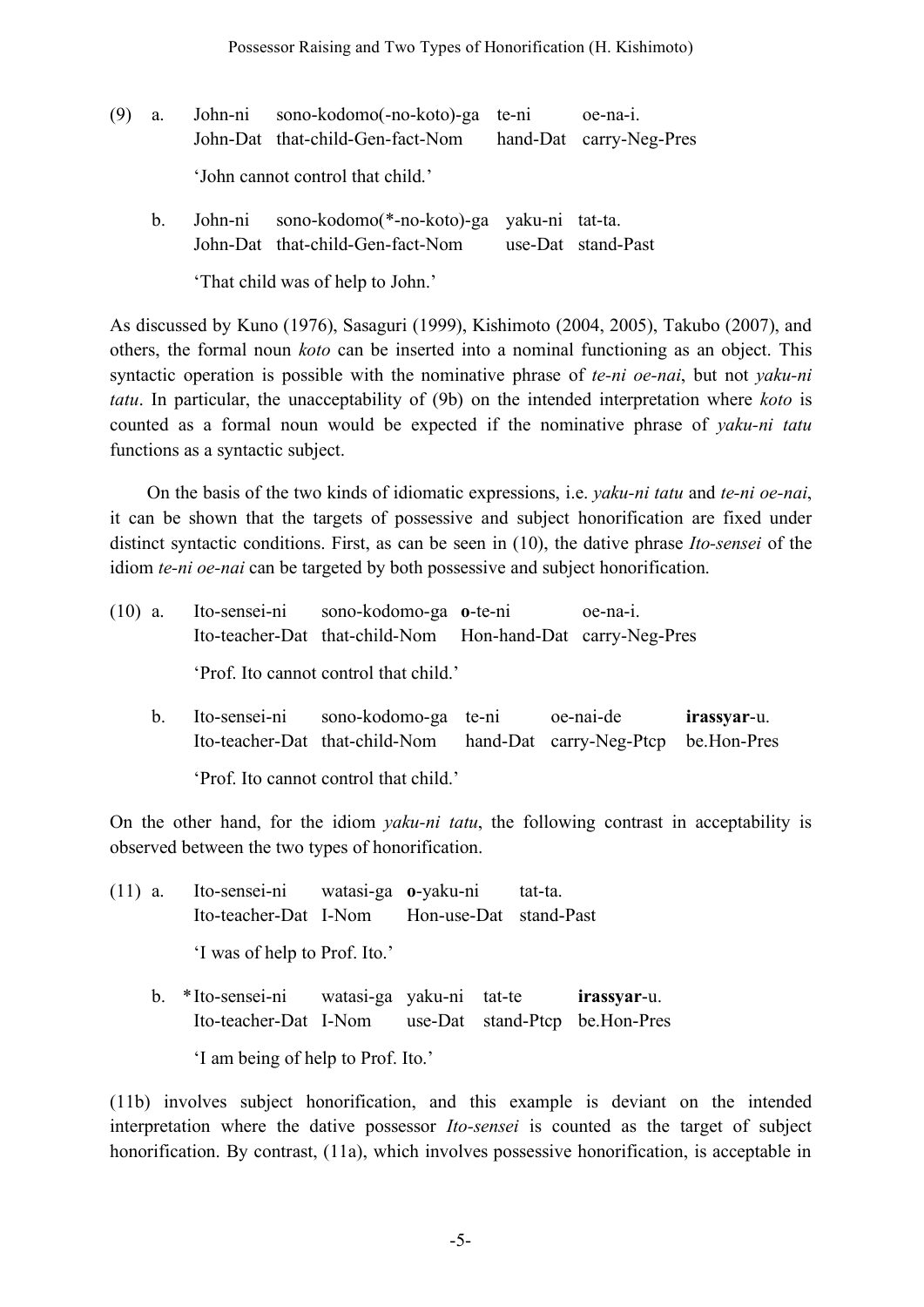just the same way as (12), where the possessor—the target of possessive honorification appears inside the idiomatic expression.

(12) Watasi-ga Ito-sensei-no **o**-yaku-ni tat-ta. I-Nom Ito-teacher-Gen Hon-use-Dat stand-Past

'I was of help to Prof. Ito.'

Possessive honorification is also licit when the possessor of the idiom *te-ni oe-nai* occurs inside the host possessum nominal.

(13) Sono-kodomo-ga Ito-sensei-no **o**-te-ni oe-na-i. that-child-Nom Ito-teacher-Gen Hon-hand-Dat carry-Neg-Pres

'Prof. Ito cannot control that child.'

Furthermore, when the possessor *Ito-sensei* is marked with genitive case, it cannot be the target of subject honorification. This holds true for both *yaku-ni tatu* and *te-ni oe-nai*, as illustrated in (14).

- (14) a. \*Sono-kodomo-ga Ito-sensei-no te-ni oe-nai-de **irassyar**-u. that-child-Nom Ito-teacher-Gen hand-Dat carry-Neg-Ptcp be.Hon-Pres 'Prof. Ito cannot control that child.'
	- b. \*Watasi-ga Ito-sensei-no yaku-ni tat-te **irassyar**-u. I-Nom Ito-teacher-Gen use-Dat stand-Ptcp be.Hon-Pres

'I am being of help to Prof. Ito.'

Note that with the idiom *yaku-ni tatu*, the nominative phrase can be taken as the target of subject honorification. Thus, the nominative argument *Ito-sensei* in (15) can be interpreted as the individual to which deference is directed.

(15) Sono-keikaku-ni Ito-sensei-ga yaku-ni tat-te **irassyar**-u. that-project-Dat Ito-teacher-Nom use-Dat stand-Ptcp be.Hon-Pres

'Prof. Ito is of help to that project.'

Since the subject-oriented reflexive *zibun* can be anchored to the nominative phrase of *yakuni tatu*, as we saw above, we can state that the target of honorification in (15) is the subject of the clause. The data regarding the idiom *yaku-ni tatu* indicate that the distribution of the two types of honorification—possessive and subject honorification—differs crucially.

Notably, from the data, we can easily see that there is a fairly tight correlation between reflexivization and subject honorification: when a nominal fails to antecede the reflexive *zibun*, it cannot be targeted by subject honorification as well. If so, we can say that only when the possessor is raised to Spec, TP is subject honorification targeting this nominal made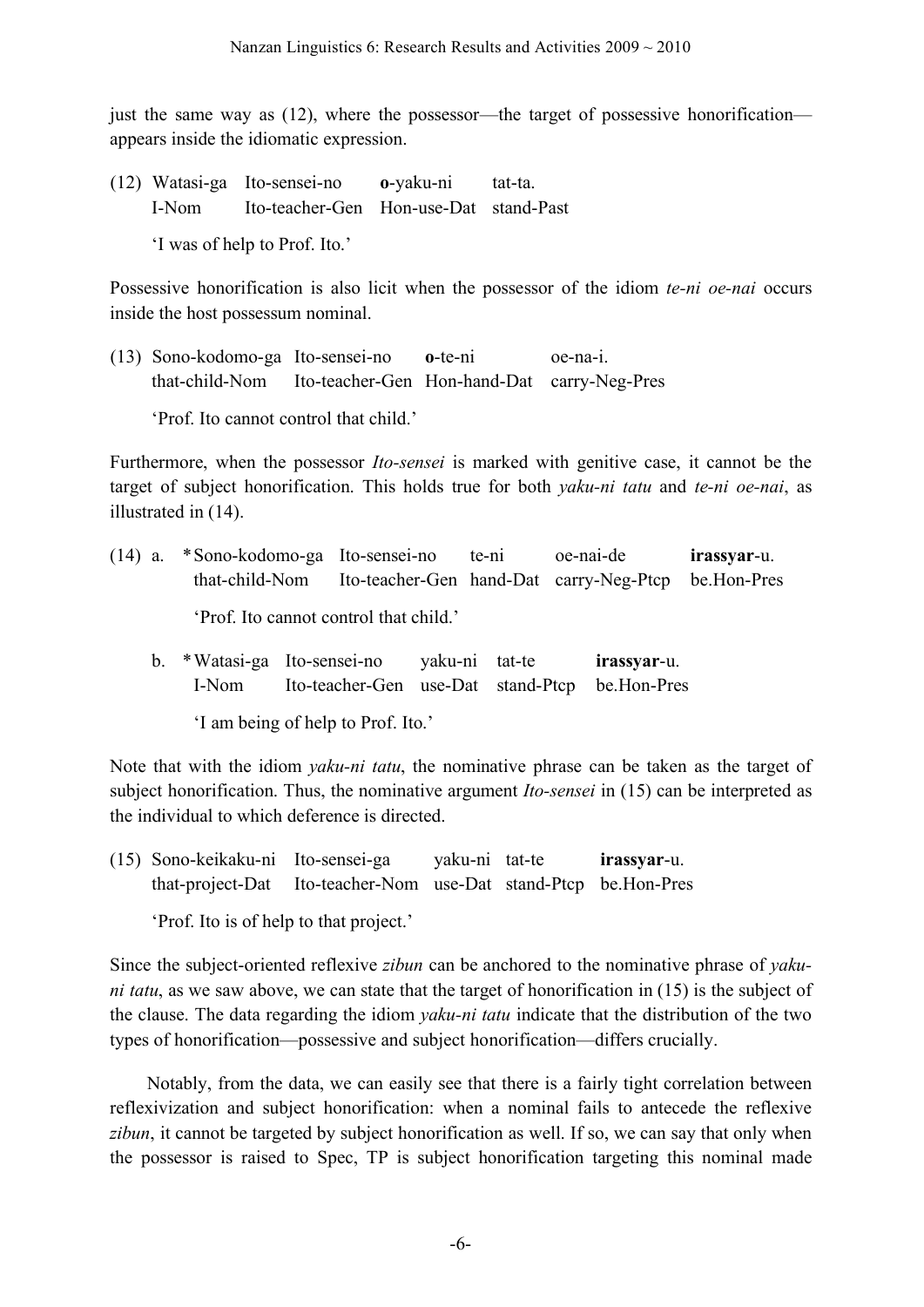available.

In the case of the idiom *te-ni oe-nai*, it is the dative possessor, but not the genitive possessor, that counts as the target of subject honorification. The reason why this difference arises can be easily discerned if we look at where the argument is located on the surface, as schematically illustrated in  $(16)$ .<sup>5</sup>

(16) a. 
$$
\left[\text{TP } \text{Possessor-Dat} \left[\text{Theme-Nom} \left[\text{Possessor-Dat} \left[N\right]-\text{ni} \left[V\text{-te}\right]\text{irassyar-u}\right]\right]
$$
  
b.  $\left[\text{TP } \left[\text{Theme-Nom} \left[\text{Possessor-Gen} \left[N\right]-\text{ni} \left[V\text{-te}\right]\text{irassyar-u}\right]\right]\right]$ 

With the idiom *te-ni oe-nai*, the possessor marked with dative case is located in the subject position, while the genitive possessor stays within its possessum nominal. Thus, the dative possessor, but not the genitive possessor, can be the legitimate target of subject honorification<sup>6</sup>

 $\overline{\mathbf{x}}$ 

Note that when the possessor of *te-ni oe-nai* bears genitive case marking, the subject position is not filled by any argument, as illustrated in (16b). In fact, the examples in (17) suggest that the nominative-marked theme argument is not raised to the subject position even if the possessor appears inside the host nominal.

| $(17)$ a. |                                                             | John-ni sono-kodomo(-no-koto)-ga te-ni |  |       | oe-na-1.                                     |  |
|-----------|-------------------------------------------------------------|----------------------------------------|--|-------|----------------------------------------------|--|
|           |                                                             | John-Dat that-child-Gen-fact-Nom       |  |       | hand-Dat carry-Neg-Pres                      |  |
|           |                                                             | 'John cannot control that child.'      |  |       |                                              |  |
| $b_{-}$   | Sono-kodomo(-no-koto)-ga John-no<br>that-child-Gen-fact-Nom |                                        |  | te-ni | oe-na-1.<br>John-Gen hand-Dat carry-Neg-Pres |  |
|           | 'John cannot control that child.'                           |                                        |  |       |                                              |  |

 $5$  In the representations that follow, I will use an arrow to indicate a structural licensing relation between the honorific marker and its target.

(i) John<sub>i</sub>-ni sono-kenkyuu-ga zibun<sub>i</sub>-no yaku-ni tat-ta. John-Dat that-research-Nom self-Gen use-Dat stand-Past

'That research was of help to John himself.'

 $6\degree$  One interesting fact is that a resumptive reflexive can sometimes appear in the position from which the dative possessor is raised.

We can assume that the reflexive *zibun* 'self' here is an overt realization of a copy (or trace) left behind by movement, and differs from an ordinary reflexive pronoun *zibun*. This assumption is reasonable, in view of the fact that the reflexive *zibun* in (i), unlike the ordinary subject-oriented *zibun*, can only be bound by the dative possessor without subject orientation.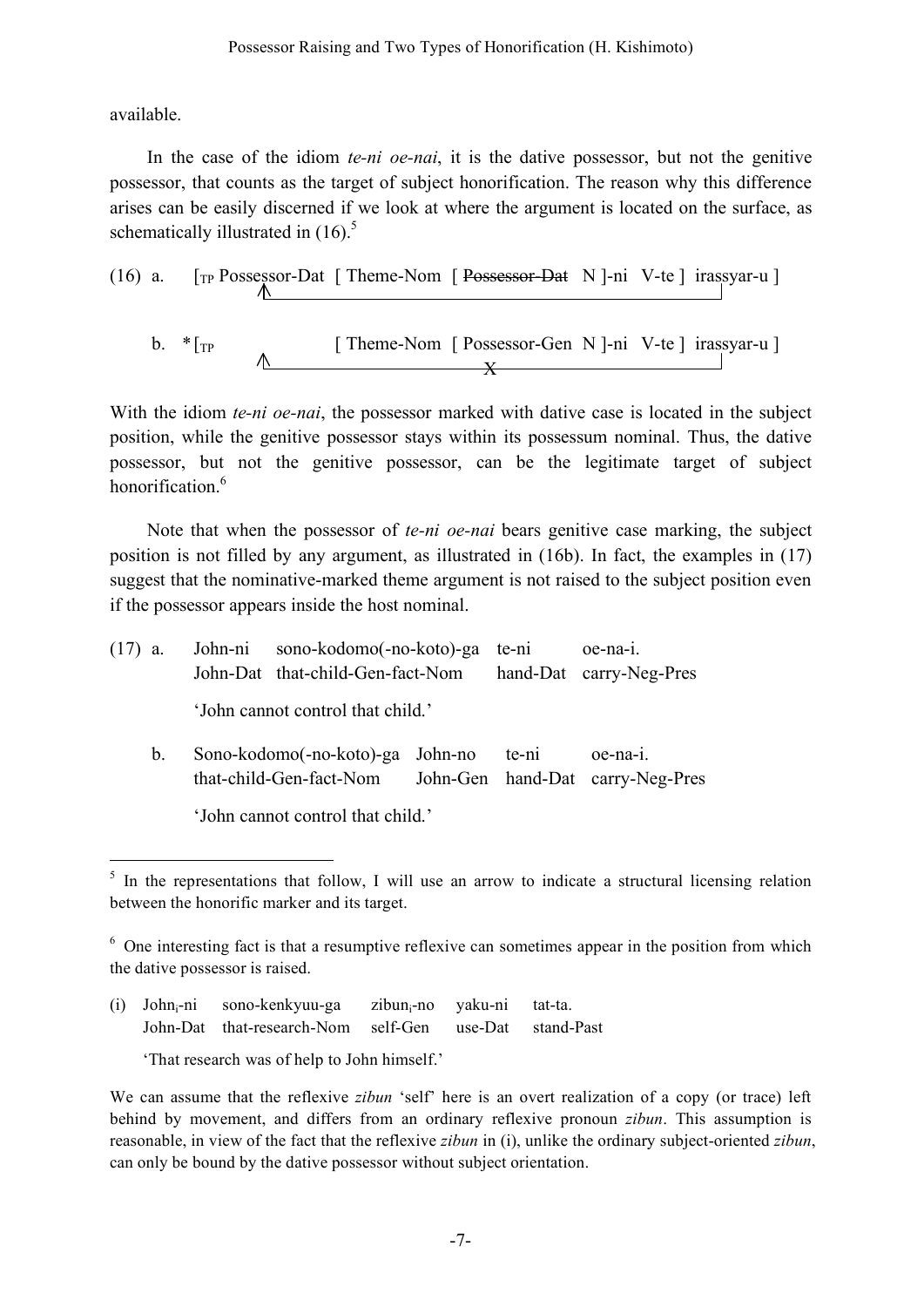As noted earlier, the formal noun *koto* can be inserted if the host noun functions as a direct object syntactically. Crucially, the possibility of *koto*-insertion does not change regardless of whether the possessor is marked with dative or genitive case. Since the formal noun can be added in (17b) just in the same way as (17a), the theme argument should function as an object even if the possessor appears inside the host possessum nominal. Therefore, in the light of (17b), we can confirm that the genitive-possessor variant of the clause headed by *te-ni oe-nai* gives rise to the configuration (16b), where the subject position is not filled.

If we look closely at the idiom *yaku-ni tatu*, we find that the nominative rather than the dative phrase counts as the target of subject honorification. This suggests that the dative possessor is not raised to Spec, TP even if it is extracted from within the host nominal. In fact, we can ascertain that the dative possessor remains within vP rather than in Spec,TP, in light of the fact that the focus particle *bakari* can be associated with it in a sentence like (18).

(18) Sono-hon-ga Ito-sensei-ni yaku-ni tat-te-**bakari** i-ru. that-book-Nom Ito-teacher-Dat use-Dat stand-Ptcp-only be-Pres

'That book was only of use to Prof. Ito.'

As discussed by Kishimoto (2009, 2010), the focus domain of the particle *bakari* extends over vP (but not beyond), so *bakari* can only be associated with an element inside vP. In (18), the particle *bakari* attached to the verb can be associated with the dative possessor; hence, we can have the interpretation that the book was useful only for Prof. Ito. This fact suggests that the dative possessor of the idiom *yaku-ni tatu* should reside in a vP-internal position.

In the case of the idiom *yaku-ni tatu*, the dative possessor appears in the clause, but it is not raised to Spec,  $TP$ .<sup>7</sup> With this idiom, it is the nominative-marked theme argument that is raised to Spec, TP, so the clause containing the predicate *yaku-ni tatu* should have the syntactic configuration (19).

(19) a.  $\lceil \text{TP} \rceil$  Theme-Nom  $\lceil \text{Possessor-Dat} \rceil$  Possessor-Dat N ]-ni V-te  $\lceil \text{irassyar-u} \rceil$ ∧

b. \* [<sub>TP</sub> Theme-Nom [ Possessor-Dat [ Possessor-Dat N ]-ni V-te ] irassyar-u ]  $\wedge$   $\qquad \qquad \mathbf{v}$ 

(i) Ito-sensei-ni-wa sono-hon-ga yaku-ni tat-te-**bakari** i-ru. Ito-teacher-Dat-Top that-book-Nom use-Dat stand-Ptcp-only be-Pres 'That book is only of use to Prof. Ito.'

Example (i) does not have an interpretation where the nominative phrase counts as the focus of *bakari*, showing that it is located outside vP.

 <sup>7</sup> In this case, the nominative phrase is expected to fall outside the focus domain of *bakari*. This is in fact true, as can be seen in (i).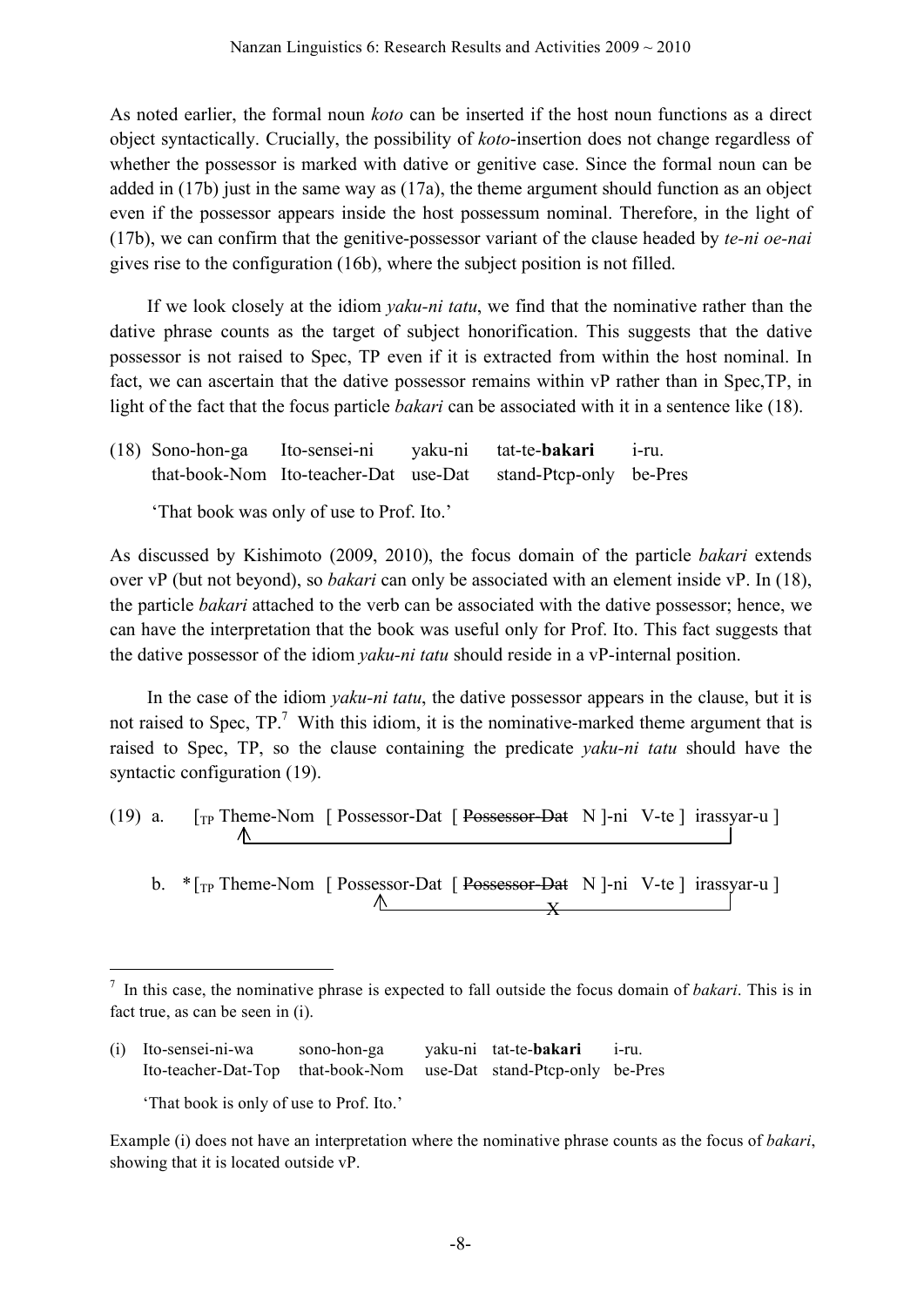In this case, the theme argument, which is marked with nominative case, appears in the subject position, so we would naturally expect that the nominative theme should be the legitimate target of subject honorification.

Turning to possessive honorification, the dative possessor of the idiom *te-ni oe-nai* starts out from the position where the genitive possessor resides on the surface. Now, given that the dative possessor first appears inside the possessum nominal, it is easy to see that possessive honorification is licit regardless of whether the possessor appears in the subject position or within the body-part noun.

(20) a. 
$$
\boxed{\text{TP} \text{Possessor-Dat} \quad [\text{There-Nom} \quad [\text{Possessor-Dat} \quad \text{o-N} \quad ]- \text{ni} \quad \text{V} \quad ]}
$$
  
b.  $\boxed{\text{TP} \quad [\text{There-Nom} \quad [\text{Possessor-Gen} \quad \text{o-N} \quad ]- \text{ni} \quad \text{V} \quad ]}$ 

In both configurations (20), possessive honorification can target the possessor, because it is licensed by virtue of its base-generation in the specifier position of the host possessum nominal.

In the same vein, possessive honorification is possible with the dative possessor of the idiom *yaku-ni tatu*, since it starts out from the position which is occupied by the genitive possessor, as shown in (21).

(21) a. 
$$
[TP \text{ theme-Nom} [Possessor-Dat [Possessor-Dat o-N] - ni V]]
$$
  
b.  $[TP \text{ theme-Nom} [Sosessor-Gen o-N] - ni V]]$ 

Possessive honorification is licit regardless of whether or not the possessor is overtly extracted from within the possessum nominal. We observe no difference in the possibility of possessive honorification between *yaku-ni tatu* and *te-ni oe-nai*, because the possessor is base-generated within the possessum noun in both idioms.

In essence, the data considered in this section show that the two types of honorification are licensed in distinct structural conditions. On the one hand, the legitimacy of subject honorification is determined according to whether or not a target nominal is located in the subject position, i.e. Spec, TP. Possessive honorification, on the other hand, targets a nominal located in the specifier of the host nominal to which the possessive honorific marker *o-* is attached. If the dative possessor appears in the subject position via extraction out of the possessum nominal, two types of honorification—possessive and subject honorification—are possible.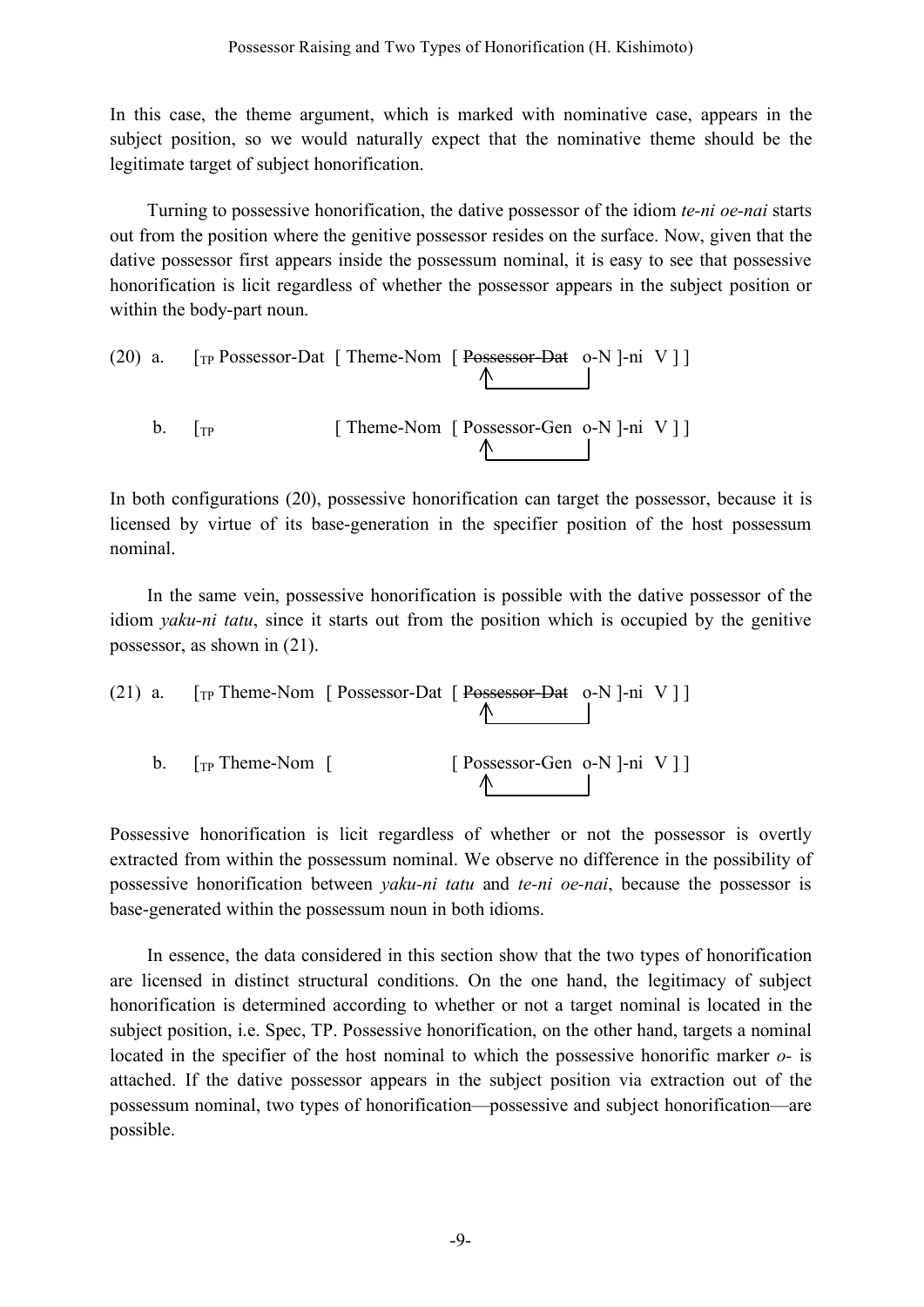With an idiom like *te-ni oe-nai*, the possessor is overtly raised to Spec, TP via overt extraction out of the host nominal when it is marked with dative case. In this case, the possessor can be the legitimate target of subject honorification. When marked with genitive case, the possessor remains inside the possessum nominal, in which case subject honorification is not possible. Since the possessor is base-generated inside the possessum nominal, it can be the target of possessive honorification. The facts of possessive honorification remain constant regardless of whether the possessor is marked with either dative or genitive case.

In the case of *yaku-ni tatu*, the nominative theme rather than the possessor is counted as the target of subject honorification, since the former is realized as a syntactic subject. On the other hand, both the dative-marked and the genitive-marked possessors can be the target of possessive honorification, on the basis that they are base-generated in the specifier position of the host possessum nominal.

#### **3. Conclusion**

In Japanese, there are two types of idiomatic expressions that differ in the nature of possessor raising: one type of idiom (*te-ni oe-nai* 'cannot control') raises the possessor to the clause subject position, and the other (*yaku-ni tatu* 'of use, of help') does not. These two kinds of idiomatic expressions show distinct behavior with respect to subject and possessive honorification. On the basis of these idiomatic expressions, it has been shown that the two kinds of honorification determine their targets under different structural positions: subject honorification targets an argument located in Spec, TP, while possessive honorification takes as its target the specifier of the possessum nominal to which the nominal honorific marker is attached.

#### **References**

- Harada, S.-I. (1976) "Honorifics," in M. Shibatani, ed., *Syntax and Semantics* 5: *Japanese Generative Grammar*, Academic Press, New York, 499-561.
- Kishimoto, H. (2004) "Transitivity of ergative case-marking predicates in Japanese," *Studies in Language* 28, 105-136.
- Kishimoto, H. (2005) *Toogo Koozoo-to Bunpoo Kankei*, Kurosio, Tokyo.
- Kishimoto, H. (2008) "Ditransitive idioms and argument structure," *Journal of East Asian Linguistics* 17, 141-179.

Kishimoto, H. (2009) "Subject raising in Japanese," *Proceedings of the Fifth Workshop on Altaic Formal Linguistics*, *MIT Working Papers in Linguistics* 58, 225-240*.*

- Kishimoto, H. (2010) "Subjects and constituent structure in Japanese," *Linguistics* 48, 629-670*.*
- Kuno, S. (1976) "Subject raising," in M. Shibatani, ed., *Syntax and Semantics 5: Japanese Generative Grammar*, Academic Press, 17-49.
- Miyagawa, S. and T. Tsujioka. (2004) "Argument structure and ditransitive verbs in Japanese," *Journal of East Asian Linguistics* 13, 1-38.